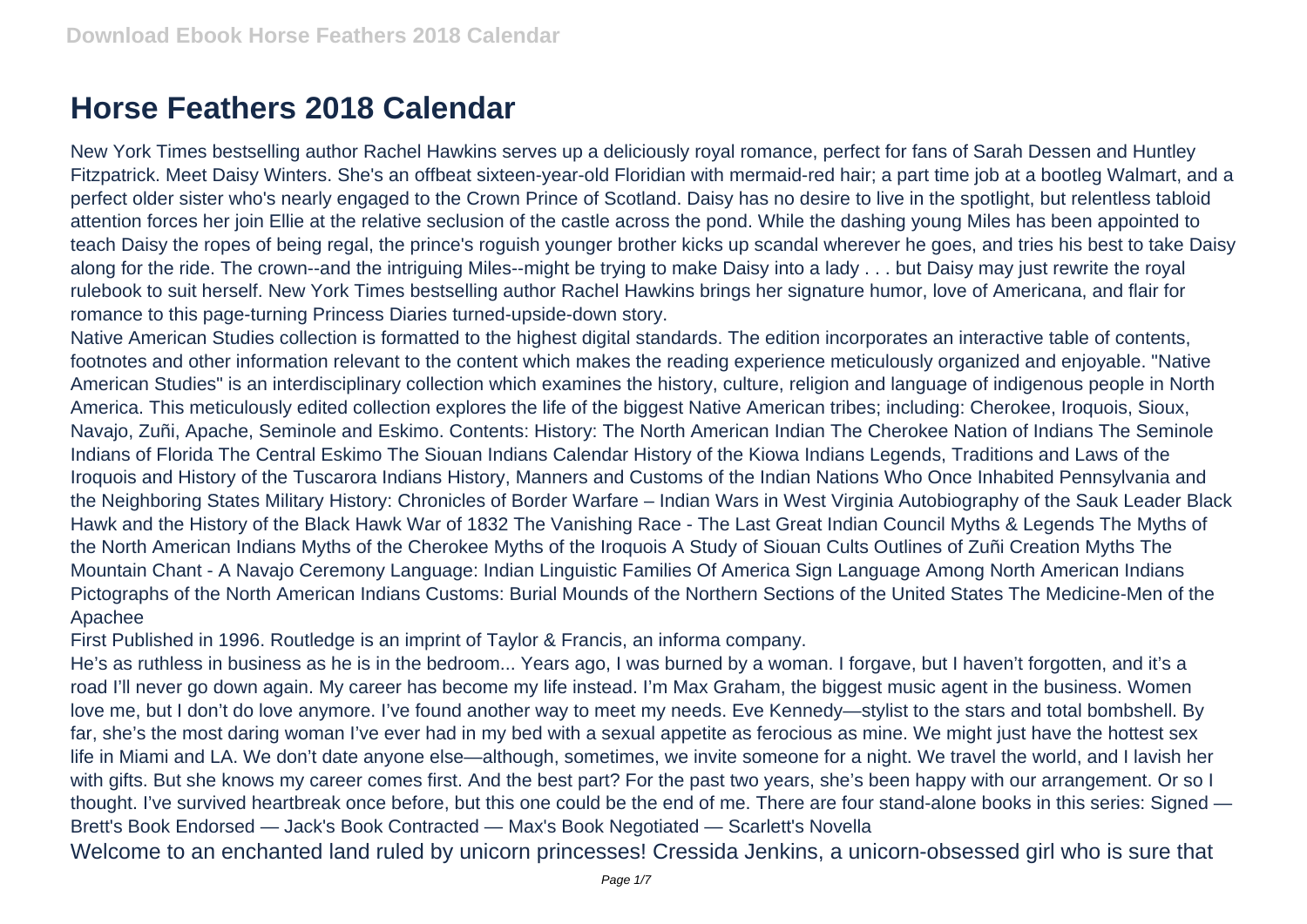unicorns are real, is invited to visit, and readers will be thrilled to journey to the Rainbow Realm along with her! In each story, Cressida is called to help a unicorn princess and her sisters in a magical adventure. Cressida is surprised to learn that there is an eighth Unicorn Princess named Feather whose magical ruby allows her to fly! Feather is an explorer, and she's back from her latest adventure. To celebrate, she planned a super-fun sleepover for her sisters and Cressida in the Sky Castle, complete with special pajamas that will allow their wearers to fly! But Ernest the wizard lizard once again casts an errant spell that will require all of the magic of the Unicorn Princesses--and some from Cressida too--to save the day. This magical series is full of sparkle, fun, and friendship.

Calendar History of the Kiowa IndiansWith Original Photos & Mapse-artnow

Reproduction of the original.

During the nineteenth century, white Americans sought the cultural transformation and physical displacement of Native people. Though this process was certainly a clash of rival economic systems and racial ideologies, it was also a profound spiritual struggle. The fight over Indian Country sparked religious crises among both Natives and Americans. In The Gods of Indian Country, Jennifer Graber tells the story of the Kiowa Indians during Anglo-Americans' hundred-year effort to seize their homeland. Like Native people across the American West, Kiowas had known struggle and dislocation before. But the forces bearing down on them-soldiers, missionaries, and government officials-were unrelenting. With pressure mounting, Kiowas adapted their ritual practices in the hope that they could use sacred power to save their lands and community. Against the Kiowas stood Protestant and Catholic leaders, missionaries, and reformers who hoped to remake Indian Country. These activists saw themselves as the Indians' friends, teachers, and protectors. They also asserted the primacy of white Christian civilization and the need to transform the spiritual and material lives of Native people. When Kiowas and other Native people resisted their designs, these Christians supported policies that broke treaties and appropriated Indian lands. They argued that the gifts bestowed by Christianity and civilization outweighed the pains that accompanied the denial of freedoms, the destruction of communities, and the theft of resources. In order to secure Indian Country and control indigenous populations, Christian activists sanctified the economic and racial hierarchies of their day. The Gods of Indian Country tells a complex, fascinating-and ultimately heartbreaking-tale of the struggle for the American West.

The Sinitic Civilization A Factual History through the Lens of Archaeology, Bronzeware, Astronomy, Divination, Calendar and the Annals The book covered the time span of history of the Sinitic civilization from antiquity, to the 3rd millennium B.C. to A.D. 85. A comprehensive review of history related to the Sinitic cosmological, astronomical, astrological, historical, divinatory, and geographical developments was given. All ancient Chinese calendars had been examined, with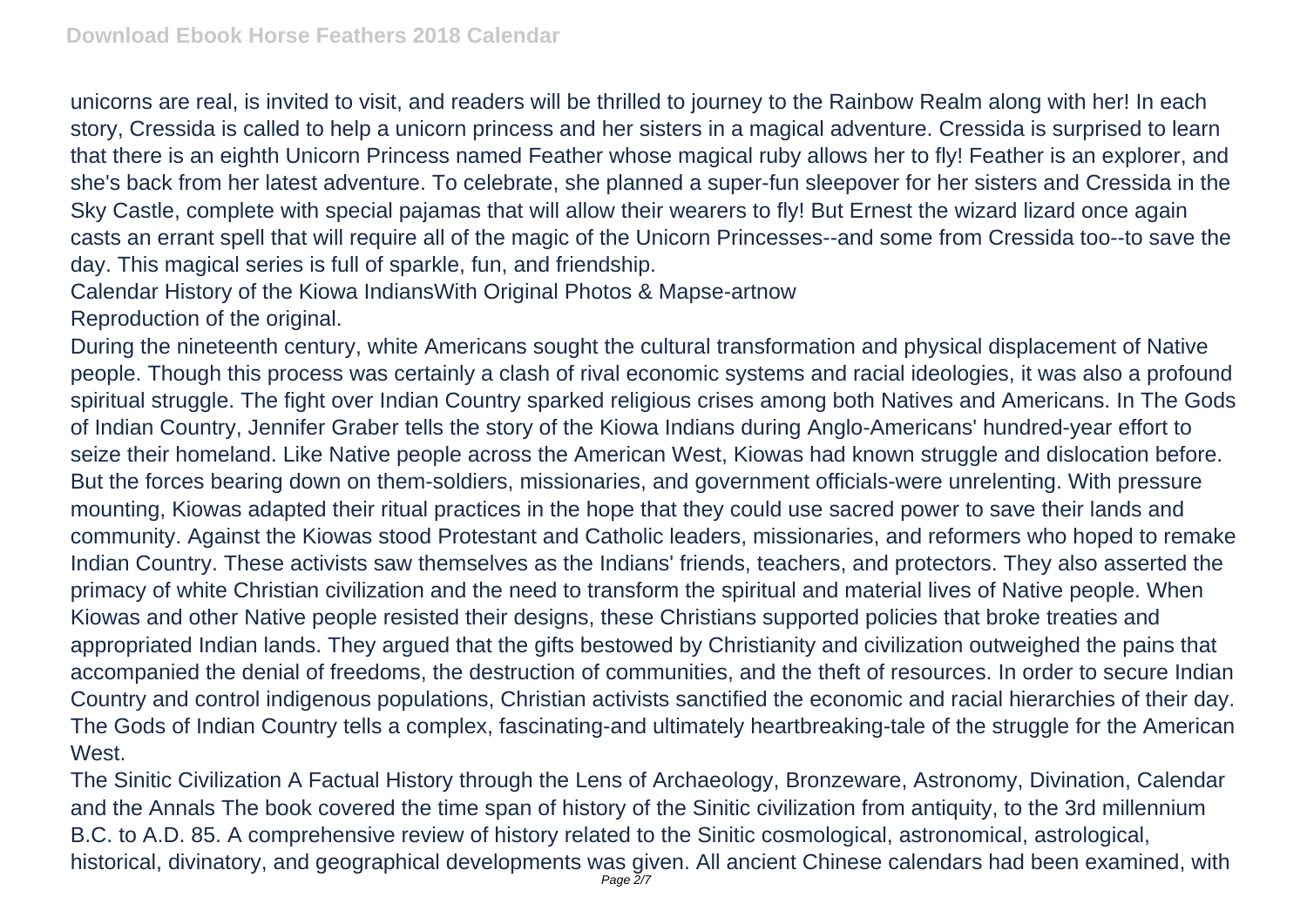the ancient thearchs' dates examined from the perspective how they were forged or made up. The book provides the indisputable evidence regarding the fingerprint of the forger for the 3rd century A.D. book Shangshu (remotely ancient history), and close to 50 fingerprints of the forger of the contemporary version of The Bamboo Annals. Using the watershed line of Qin Emperor Shihuangdi's book burning of 213 B.C., the book rectified what was the original history before the book burning, filtered out what was forged after the book burning, sorted out the sophistry and fables that were rampant just prior to the book burning, and validated the history against the records in the oracle bones, bronzeware, and bamboo slips. The book covers 95-98% and more of the contents in the two ancient history annals of The Spring Autumn Annals and The Bamboo Annals. There are dedicated chapters devoted to interpreting Qu Yuan's poem Asking Heaven (Tian Wen), the mythical book The Legends of Mountains & Seas (Shan Hai Jing), geography book Lord Yu's Tributes (Yu Gong), and Zhou King Muwang's Travelogue (Mu-tian-zi Zhuan). The book has appendices of two calendars: the first anterior quarter remainder calendar (247 B.C.-104 B.C./247 B.C.-85 A.D.) of the Qin Empire, as well as a conversion table of the sexagenary years of the virtual Yin-li (Shang dynasty) quarter remainder calendar versus the Gregorian calendar, that covers the years 2698 B.C. to 2018 A.D. Book I stops about the midpoint of the 242 years covered in Confucius' abridged book The Spring & Autumn Annals (722-481 B.C.). Book II stops at Han Emperor Zhangdi (Liu Da, reign A.D. 76-88; actual reign Aug of A.D. 75-Feb of A.D. 88), with the A.D. 85 adoption of the Sifen-li posterior quarter remainder calendar premised on reverting to the sexagenary years of the virtual Yin-li (Shang dynasty) quarter remainder calendar, a calendar disconnected from the Jupiter's chronogram, that was purportedly invented by the Confucians on basis of Confucius' identifying the 'qi-lin' divine giraffe animal and wrapping up the masterpiece The Spring & Autumn Annals two years prior to death.

The deaths of my parents on consecutive days and with the interference of the enemy caused extreme grief in my life. It did, however, open the door of the spirit world for me in real, very profound, and personal manner. In On the Other Side of the Rainbow, I recount how my grief was transcended by remembering past readings and teachings to strengthen me, and I came to develop abilities to perceive and experience my loved ones who were sharing time with me in the present. The seeking to heal my soul also led me to connect with Jesus in a very real and personal way. His friendship and mentorship has helped me to heal and develop spiritually. He has also provided me with the protection I needed, and he lifted me up when I needed it and continues to daily. Eventually, we grew quite close, as did my relationship with Mother Mary and Michael, the archangel. Without their divine help, I am sure I could not have lasted in the face of the enemy. Encounters with them as well as my loved ones on the other side of life have become normal occurrences. I have also had encounters with other spiritual beings whom I consider allies, such as Buddha, Ganesh, King David, a fairy princess,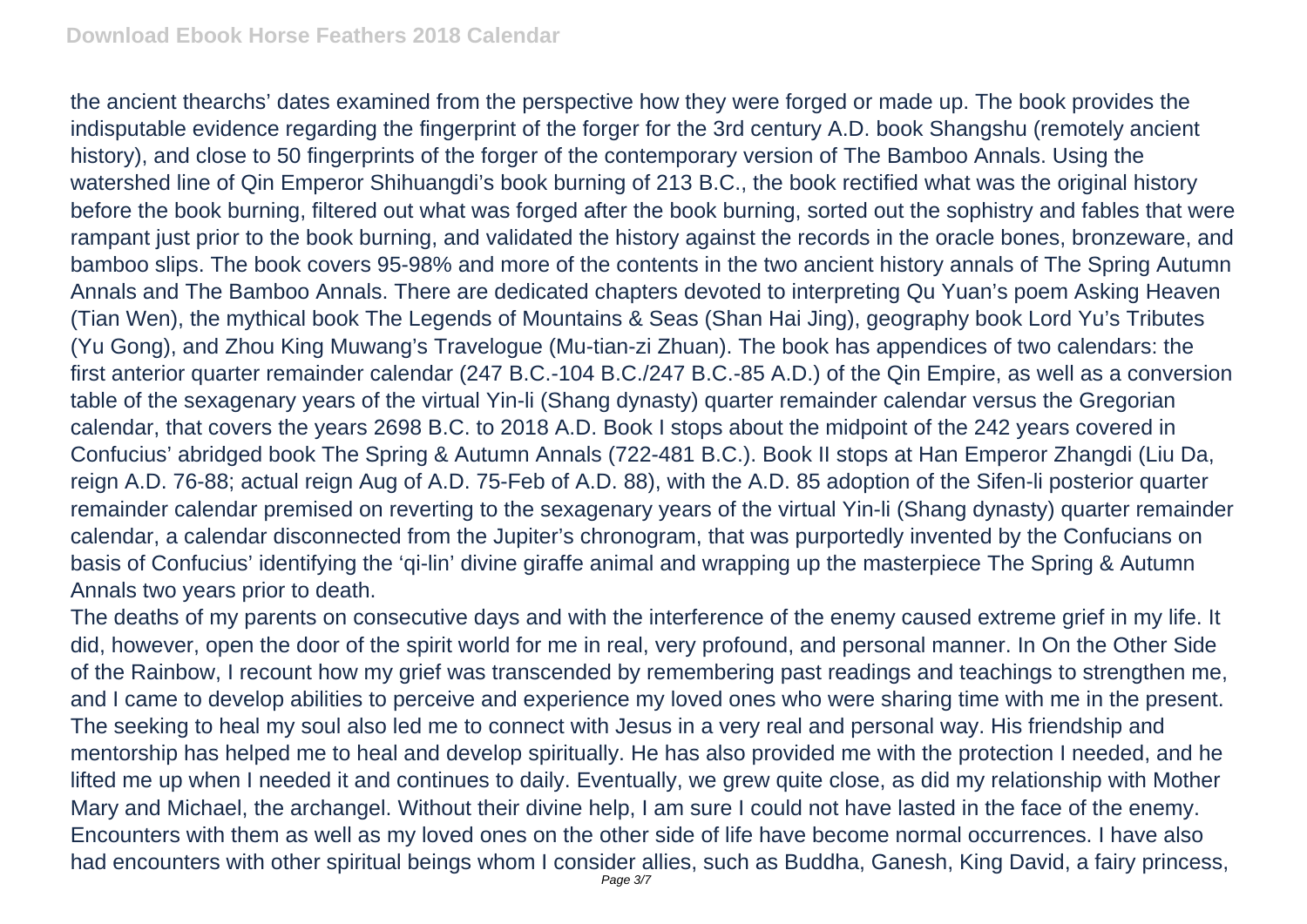a British guard from Fort George during the 1812 War, St. Theresa, St. John Paul II, and others. It is especially interesting to see how my parents continued evolving once they reached the other side and how my spiritual growth and relationship with the Lord changed their course as well as my own. Prior to my experiences with the Christian faith, I had followed and had many other firsthand experiences that are based on truths that simply are. Included in this are experiences with past lives and spiritualism, as well as Buddhist teachings and Native American as well. My personal experiences are based on truths and were a guided path that led to my development as a spiritual clairvoyant and light worker. The book starts in more of the self-help variety but soon evolves into a more complex novel that is experiential as well as unique as it embraces many teachings but is not confined by anything that is not based on truth. It eventually broadens onto a serious journey with Christ, but it does not leave out any past experiences and knowledge gained as a result of these truths. It is not typical or confined by any religious teaching, but it does not attempt to say they are not significance or important, quite the opposite. It is, I believe, a guided path from above that is meant to bring together many to break down walls, not build them, as what Jesus desires, as are other teachers and great beings who work together to try to win this world away from the dark side and lead it into a world that desires light and welcomes it when it soon arrives. I hope that my first book helps to achieve some of these.

We began with the generations of my great-great-grandparents, great-grandparents, grandparents, parents and continued on in book 2 with the high school years. Then with the unexpected inheritance, the transfer to Harvard University, and the gauntlets of the seventies and eighties. So what's next? What's next? The discovery of Michael's lost summer of free love in 1967. Let us return to the days of "Make love, not war," as the hippies chanted this and danced in the parks of San Francisco high on life. Or was it LSD? Matlin and Michael continue their life's journey with newfound friends and continuing struggles. A brother's betrayal is heart-wrenching yet forgiving. But a brother's death is forever life-changing, tragic. Great-grandfather's gold is discovered right under the twin's noses while myths and legends are being revealed. Stories will be told that lie in the dusty, recessed fictional section of the library, where movies are made from to stretch our imaginations of those so-called fictitious legends and myths. It will be discovered that what you may have read in books and what you may have seen in movies may be, and in the case of the twins, real. As we say farewell to Michael, a new chapter opens for Matlin's new beginning. See what a grandson has to say about his grandfather's beliefs. Tommy Crow begins to introduce us to Matlin and Michael's friends that they have made over the years. Hear what these friends have to say about the DeMarco brothers and the gaps in Matlin's and Michael's stories that are now being filled.

The desire to preserve to future ages the memory of past achievements is a universal human instinct, as witness the clay Page  $4/7$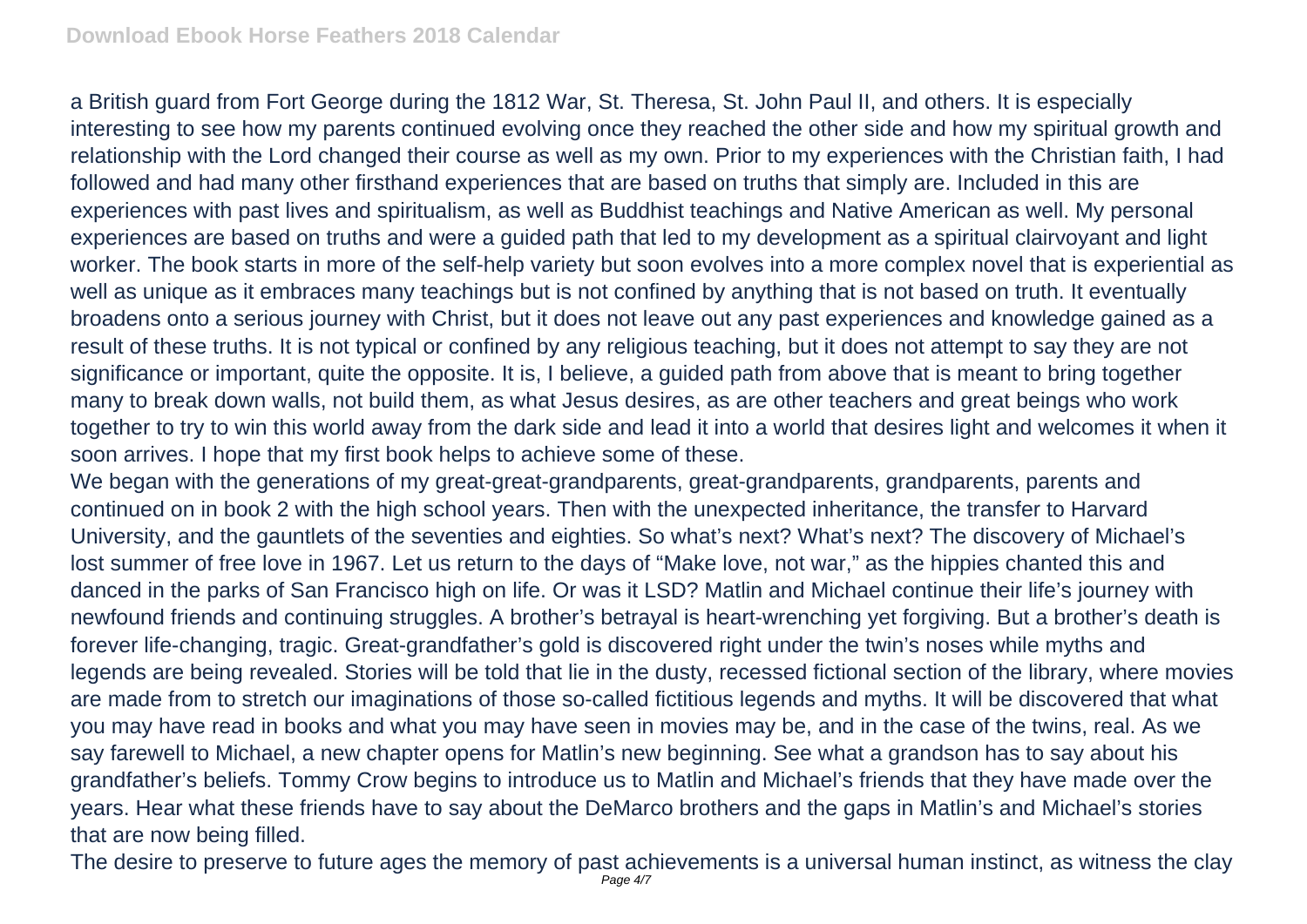tablets of old Chaldea, the hieroglyphs of the obelisks, our countless thousands of manuscripts and printed volumes, and the gossiping old story-teller of the village or the backwoods cabin. The reliability of the record depends chiefly on the truthfulness of the recorder and the adequacy of the method employed. In Asia, the cradle of civilization, authentic history goes back thousands of years; in Europe the record begins much later, while in America the aboriginal narrative, which may be considered as fairly authentic, is all comprised within a thousand years. The peculiar and elaborate systems by means of which the more cultivated ancient nations of the south recorded their histories are too well known to students to need more than a passing notice here. It was known that our own tribes had various ways of depicting their mythology, their totems, or isolated facts in the life of the individual or nation, but it is only within a few years that it was even suspected that they could have anything like continuous historical records, even in embryo. The fact is now established, however, that pictographic records covering periods of from sixty to perhaps two hundred years or more do, or did, exist among several tribes, and it is entirely probable that every leading mother tribe had such a record of its origin and wanderings, the pictured narrative being compiled by the priests and preserved with sacred care through all the shifting vicissitudes of savage life until lost or destroyed in the ruin that overwhelmed the native governments at the coming of the white man. Several such histories are now known, and as the aboriginal field is still but partially explored, others may yet come to light.

Reproduction of the original: Shakespeare the Boy by William James Rolfe

Felicia, a beautiful innocent faced with the passion of an irresistible rake. Adela, unable to forgive her husband for what he has done to her. Bronwen, forced to choose between a proper marriage and an impossible desire. Marjorie, an unpolished heiress who becomes the target of society's most jaded gentleman. Rachel, a wife who finds that the marriage game is played with shocking rules in high society. Five enchanting heroines in five dazzling tales, strung like jewels on a single narrative thread. Five new triumphs by the on and only Edith Layton.

THE SUNDAY TIMES HISTORY BOOK OF THE YEAR 2017 'A beautiful and thoughtful exploration of the role of the horse in creating our world' James Rebanks 'Scintillating, exhilarating ... you have never read a book like it ... a new way of considering history' Observer The relationship between horses and humans is an ancient, profound and complex one. For millennia horses provided the strength and speed that humans lacked. How we travelled, farmed and fought was dictated by the needs of this extraordinary animal. And then, suddenly, in the 20th century the links were broken and the millions of horses that shared our existence almost vanished, eking out a marginal existence on race-tracks and pony clubs. Farewell to the Horse is an engaging, brilliantly written and moving discussion of what horses once meant to us. Cities, farmland, entire industries were once shaped as much by the needs of horses as humans. The intervention of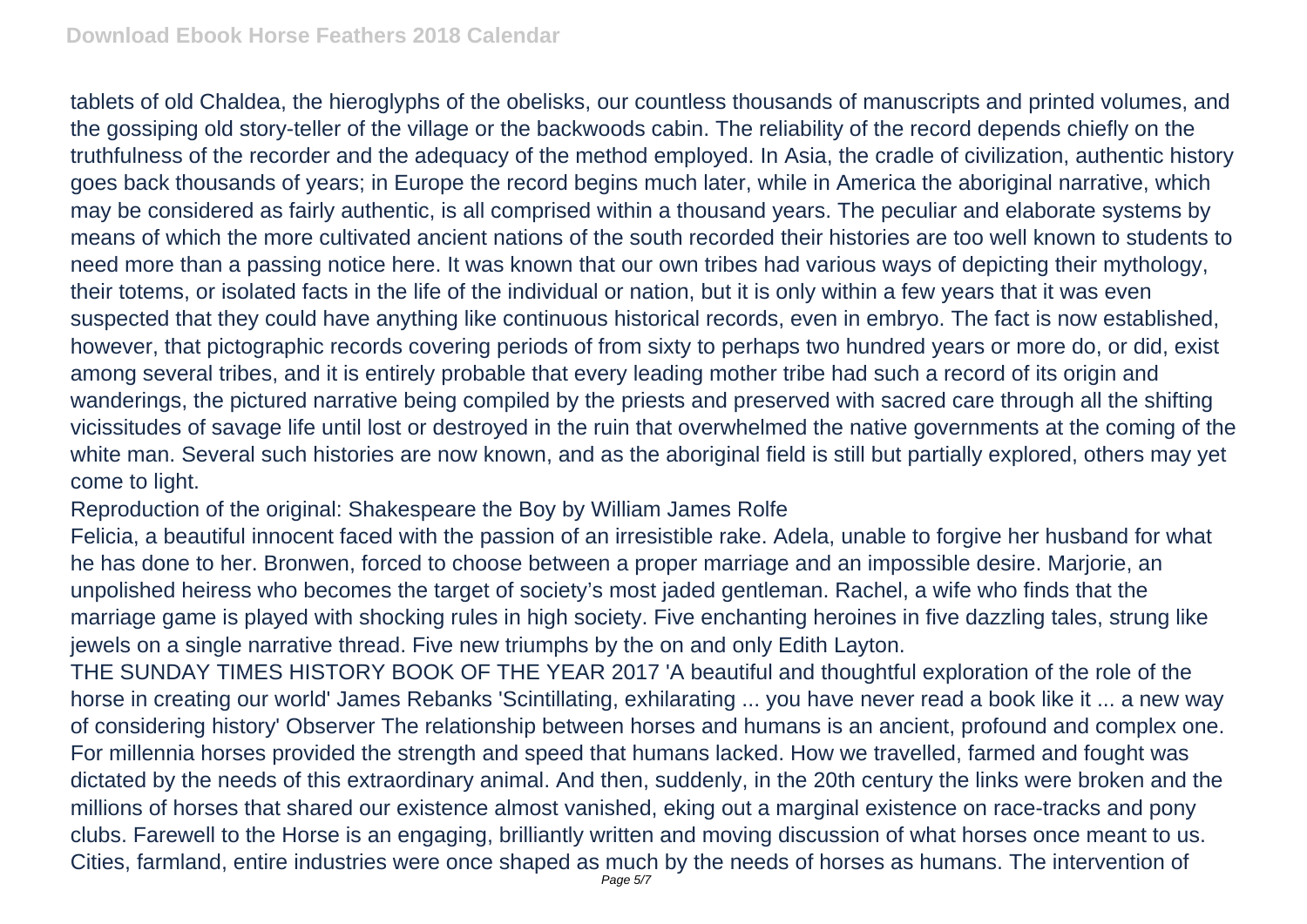horses was fundamental in countless historical events. They were sculpted, painted, cherished, admired; they were thrashed, abused and exposed to terrible danger. From the Roman Empire to the Napoleonic Empire every worldconqueror needed to be shown on a horse. Tolstoy once reckoned that he had cumulatively spent some nine years of his life on horseback. Ulrich Raulff's book, a bestseller in Germany, is a superb monument to the endlessly various creature who has so often shared and shaped our fate.

The Sinitic Civilization A Factual History through the Lens of Archaeology, Bronzeware, Astronomy, Divination, Calendar and the Annals The book covered the time span of history of the Sinitic civilization from antiquity, to the 3rd millennium B.C. to A.D. 85. A comprehensive review of history related to the Sinitic cosmological, astronomical, astrological, historical, divinatory, and geographical developments was given. All ancient Chinese calendars had been examined, with the ancient thearchs' dates examined from the perspective how they were forged or made up. The book provides the indisputable evidence regarding the fingerprint of the forger for the 3rd century A.D. book Shang-shu (remotely ancient history), and close to 50 fingerprints of the forger of the contemporary version of The Bamboo Annals. Using the watershed line of Qin Emperor Shihuangdi's book burning of 213 B.C., the book rectified what was the original history before the book burning, filtered out what was forged after the book burning, sorted out the sophistry and fables that were rampant just prior to the book burning, and validated the history against the records in the oracle bones, bronzeware, and bamboo slips. The book covers 95-98% and more of the contents in the two ancient history annals of The Spring Autumn Annals and The Bamboo Annals. There are dedicated chapters devoted to interpreting Qu Yuan's poem Asking Heaven (Tian Wen), the mythical book The Legends of Mountains & Seas (Shan Hai Jing), geography book Lord Yu's Tributes (Yu Gong), and Zhou King Muwang's Travelogue (Mu-tian-zi Zhuan). The book has appendices of two calendars: the first anterior quarter remainder calendar (247 B.C.-104 B.C./247 B.C.-85 A.D.) of the Qin Empire, as well as a conversion table of the sexagenary years of the virtual Yin-li (Shang dynasty) quarter remainder calendar versus the Gregorian calendar, that covers the years 2698 B.C. to 2018 A.D. Book I stops about the midpoint of the 242 years covered in Confucius' abridged book The Spring & Autumn Annals (722-481 B.C.). Book II stops at Han Emperor Zhangdi (Liu Da, reign A.D. 76-88; actual reign Aug of A.D. 75-Feb of A.D. 88), with the A.D. 85 adoption of the Sifen-li posterior quarter remainder calendar premised on reverting to the sexagenary years of the virtual Yin-li (Shang dynasty) quarter remainder calendar, a calendar disconnected from the Jupiter's chronogram, that was purportedly invented by the Confucians on basis of Confucius' identifying the 'qi-lin' divine giraffe animal and wrapping up the masterpiece The Spring & Autumn Annals two years prior to death.

1876-1891 include reports on the internal commerce of the United States, referred to in letters of transmittal as "the